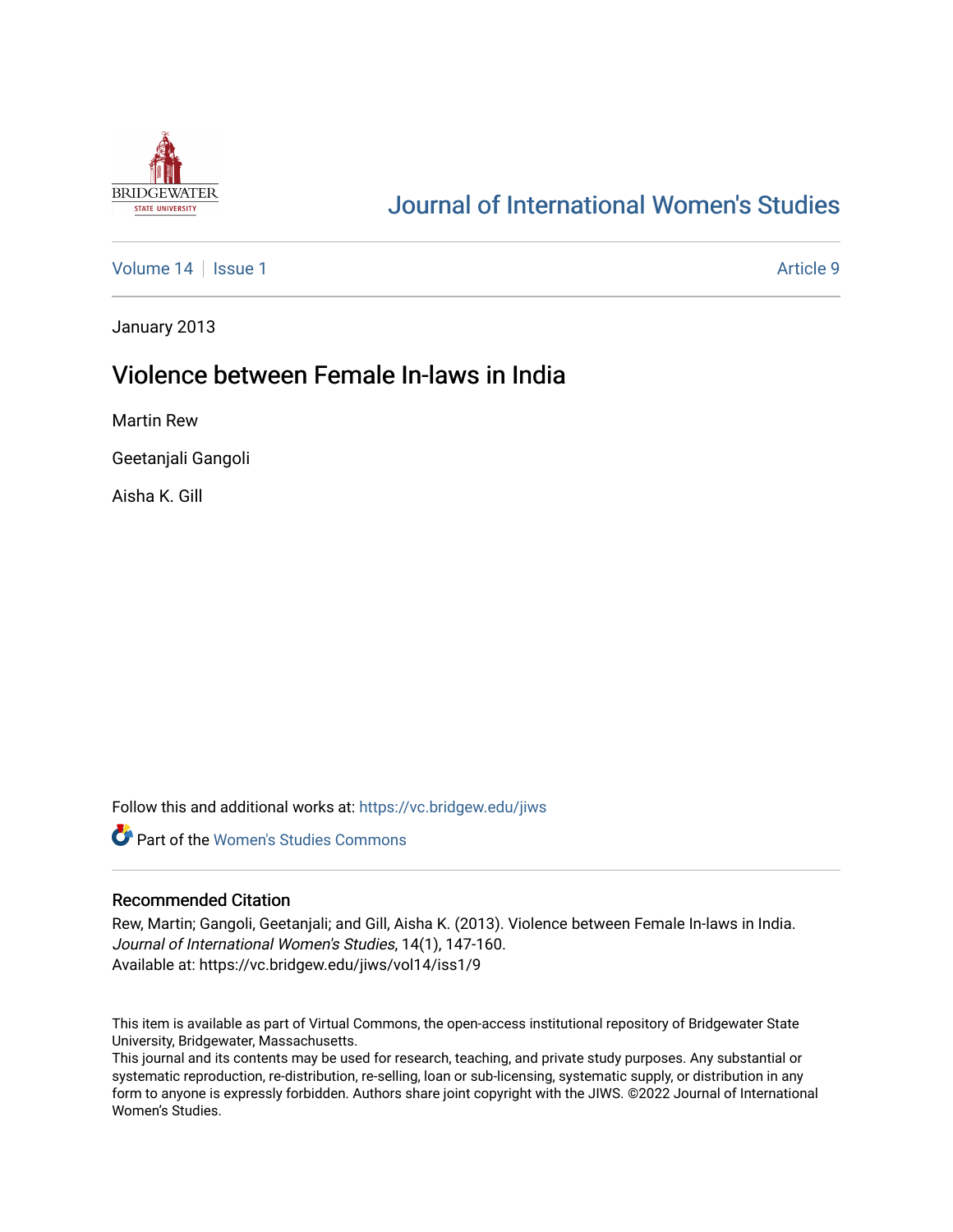#### Rew et al.: Violence between Female In-laws in India

This journal and its contents may be used for research, teaching and private study purposes. Any substantial or systematic reproduction, re-distribution, re-selling, loan or sub-licensing, systematic supply or distribution in any form to anyone is expressly forbidden. ©2013 Journal of International Women's Studies.

## **Violence between female in-laws in India**

By Martin Rew<sup>1</sup>, Geetanjali Gangoli<sup>2</sup>, Aisha K. Gill<sup>3</sup>

## **Abstract**

 $\overline{a}$ 

Indian mothers-in law are consistently legally implicated in violence against their daughters-in-law, particularly in dowry-related cases. This paper explores whether current sociological, psycho-dynamic and feminist explanations are adequate, arguing that policy and research must incorporate deeper understandings of the relationship between violence, abuse and the continuum of everyday practices of power and control in middle-class Indian households if women are to be protected from abuse. Critically, policy and research must recognise the impact of the socio-cultural preference for sons. Daughters are viewed as inferior; however, mothers to sons enjoy a relatively elevated position within the family. Even leaving aside issues of socialisation into traditional gender roles, this encourages a particularly close bond between mothers and sons that causes tensions between mothers- and daughters-in-law once sons marry. These tensions are complicated by the normative nature of patrilocality where sons stay within their parents' home even after marriage, while married women join their husbands in their inlaws household. Thus, mothers-in-law, having finally obtained a relative position of power, often have a vested interest in perpetuating practices of control and power over their daughters-in-law. This represents a culturally specific form of patriarchal bargain that has significant implications regarding addressing the gender inequalities endemic in Indian society, with equally distinct psychological implications.

*Key Words*: mother-in-law violence, dowry violence, discourse

<sup>1</sup> Dr Martin Rew, MSc (LSE), PhD (Contab) is a Lecturer at the Institute for International Development, University of Birmingham. He specialises on South Asia, and China and has worked on gender, poverty analysis, rural livelihood sustainability, resettlement, governance and social movements. He is currently working on religion and development, and on decentralisation, elites and political devolution in Orissa, rural labour relations and migration in Orissa, and the political economy of mining and protest in eastern India.

<sup>&</sup>lt;sup>2</sup> Dr Geetanjali Gangoli, M.A, MPhil, PhD (University of Delhi) is a Senior Lecturer at the Violence Against Women Research Group, University of Bristol. Her research interests include domestic violence in the UK and China, prostitution and trafficking in South Asia, Indian feminisms and law; perpetrators of domestic violence, forced marriage, honour based violence and domestic violence amongst Black and Minority Ethnic Women in the UK. She is the Chair of the Management Board of the journal 'Policy and Politics', published by Policy Press, after having edited it between 2008-2012.

<sup>&</sup>lt;sup>3</sup> Dr Aisha K. Gill (B.A., M.A. [Di], PhD (University of Essex) PGCHE, is a Reader in Criminology, University of Roehampton. Her main areas of research are health and criminal justice responses to violence against black, minority ethnic and refugee (BMER) women in the UK, Iraqi Kurdistan and India. Her current research interests include rights, law and forced marriage; gendered crimes related to patriarchy;"honour" killings and "honour"-based violence in the South Asian/Kurdish Diaspora; femicide in Iraqi Kurdistan and India; missing women; acid violence; post-separation violence and child contact; trafficking; sexual violence; gender and the England riots.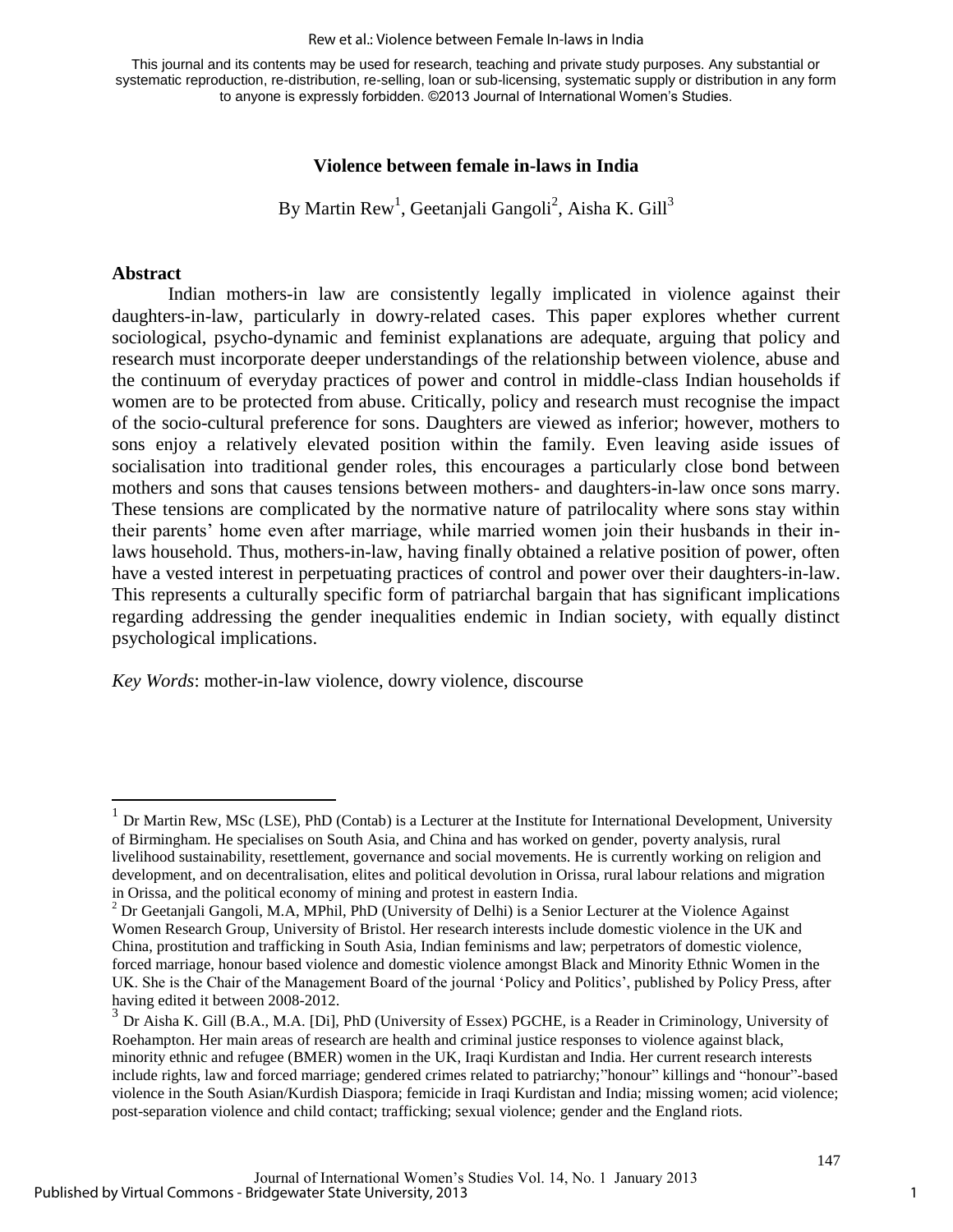#### **Introduction**

Violence perpetrated by women causes considerable discomfort to feminists: the fact that some women perpetrate violence against other women erodes many cross-cultural ideals of solidarity between women across generations and social classes. Western feminist debates on violence against women have largely concentrated on violence committed by men as there is abundant evidence that this is the most endemic form of gender-based violence (Radford & Russell, 1992). Indeed, studies in the UK indicate that 92% of domestic violence perpetrators are men, and 91% of victims are women (Hester, 2009).

However, recent feminist research has explored the fact that, although such cases are relatively rare, some women do perpetrate violence in intimate relationships, whether these are same sex or heterosexual (Donovan, Hester, Holmes & McCarry, 2006). However, the focus in the West has been on cases in which women have abused children (Fitzroy, 2001) and instances of retributive or retaliatory violence (Walker, 1989) in which battered women kill their violent male partners (Birch, 1993; Ahluwalia & Gupta, 1997; Ballinger, 2000). Recently, the discussion has expanded to encompass women engaged in political violence (Hamilton, 2007) and women in violent armed conflict, including female suicide bombers (Brunner, 2005).

However, within the Indian context, there is substantial evidence of violence perpetrated by women, particularly female infanticide, though it is also not uncommon for women to take part in violent communal conflicts (Miller, 1981; Hegde, 1999; Sudha & Irudaya Rajan, 2002). Despite this, even notorious cases of domestic or dowry violence where the violence is perpetrated by the woman's mother-in-law have received little attention from academics and policy-makers. Although women represent less than 4% of the total prison population in India (Walmsley, 2006), mothers-in-law are the most likely persons to be convicted, and to serve custodial sentences, in cases of dowry-related deaths, coming a close second to husbands (Palkar, 2003). Moreover, even when abuse does not culminate in death, there is growing evidence that many Indian women suffer violence at the hands of their mother-in-law (Dave & Solanki, 2000; Gangoli & Rew, 2011). While Indian feminists have acknowledged violence by mothers-in-law against daughters-in-law, yet there has been little work done to explore the implications of this violence for both sociological and feminist theories. Therefore, Fitzroy, talking about Australian women offenders, underlines the need to "develop an understanding of women's oppression in the broad social fabric of their everyday lives, but still highlight women's agency and make women accountable for the violent crimes they choose to commit" (Firzroy, 2001, p. 26): this resonates with the Indian context.

The first part of the paper reviews sociological and psycho-dynamic analyses of middleclass Indian households, exploring how the socio-cultural norms and traditions that structure these households affect the mother and daughter-in-law dynamic as practices that embody structures of power and control within the patriarchal bargain. The second part examines feminist explanations of mother versus daughter-in-law violence in India, particularly on dowry violence. Using Kandiyoti's seminal paper (1988), we explore the phenomena of mother-in-law violence against daughters-inlaw as a culturally specific form of 'patriarchal bargain' between the mother-in-law and the extended household. In her discussion of 'classic patriarchy', Kandiyoti points to the centrality of the mother and daughter-in-law dyad in Middle Eastern, and South and South-East Asian, familial systems. In India, the mother- and daughter-in-law dynamic is especially significant given that the culture is structured by a model of patriarchy that stresses "corporate male-headed entities rather than more autonomous mother and child units" (Kandiyoti, 1988, p. 275). Women derive power from being mothers of sons within this set up, but as mothers and wives are inextricably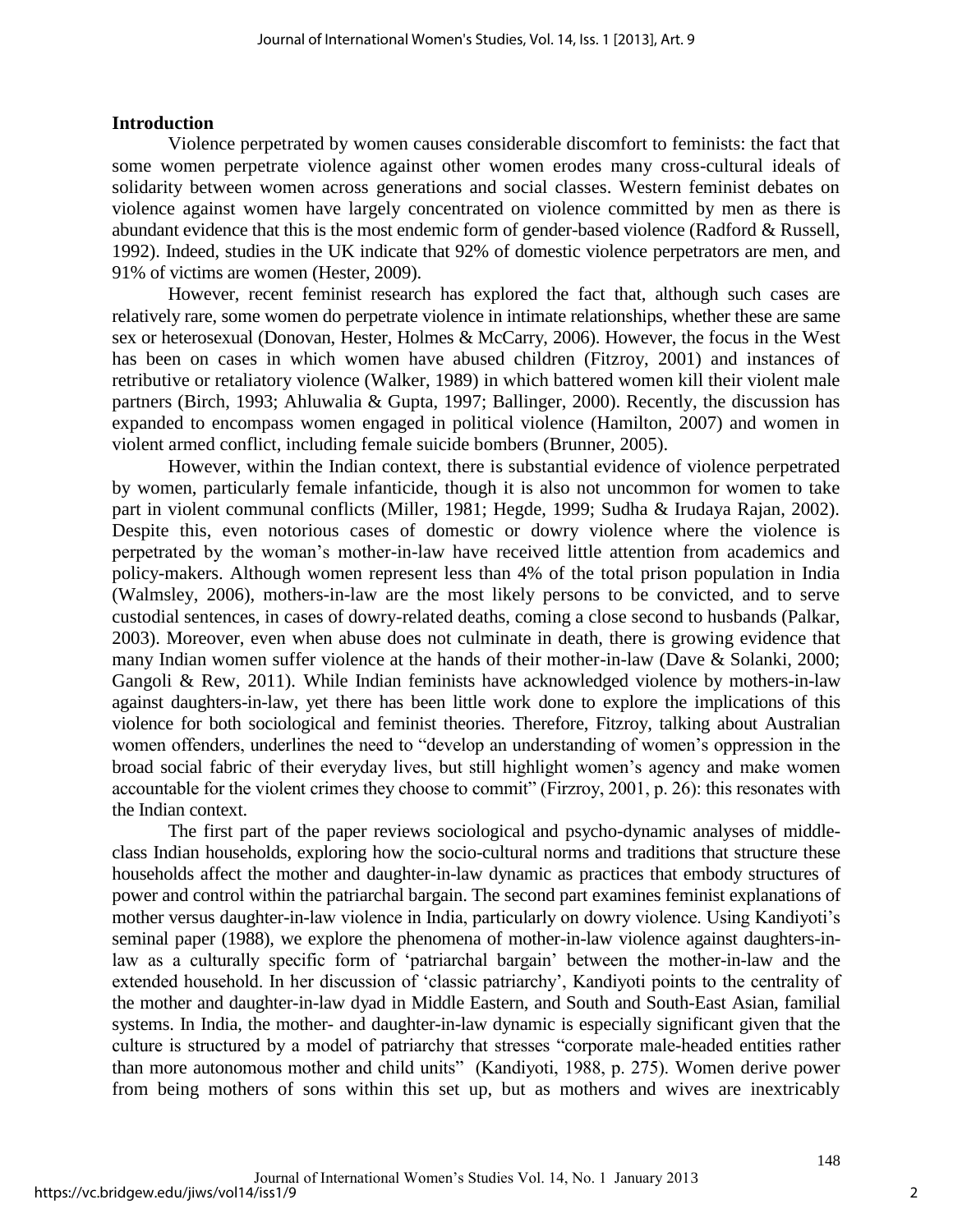connecting with maintaining male honour and prestige. Kandiyoti also suggests that the motherand daughter-in-law dynamic is cyclically reproduced through generations of the patrilocally extended household: for the daughter-in-law, "the deprivation and hardship she experiences as a young bride is eventually superseded by the control and authority she will have over her own subservient daughters-in-law" (Kandiyoti, 1988, p. 279).

Our central concern is to use a conceptual framework based on everyday ideas of power and control to develop this discussion to create an enhanced understanding of this violence that could, in turn, be used in policy development. Critically, rather than attempting to isolate this relationship from those involving the rest of the extended household, we aim to explore the broader implications of this relationship, including on Indian patriarchal structures. Our discussion responds to Kandiyoti's own critique of her patriarchal bargain argument, which she later recognised as denying women's agency and resistance to the bargain (Kandiyoti, 1998); in line with Moore (1994), she acknowledges that the cultural and the symbolic are equally constitutive of the socio-economic inequality within the mother and daughter-in-law relationship and the extended household. However, Kandiyoti's conception of the patriarchal bargain assumes that women are on the whole unaware of the degree of their participation and co-option within the classic patriarchal model.

 As Talwar Oldenburg has pointed out, the violent nature of marital life for the daughterin-law is currently mediated through legislative and popular discourses on 'dowry violence'; however, "the unidimensionality of dowry legislation ... stifles the voices of women and obscures the real violence that takes place within the home" (Oldenburg, 2002, p. 219). Indeed, research (Gangoli, 2007; Kishwar, 2000) indicates that there are cases in which the police and/or lawyers have pressurised young women to describe their experiences of domestic violence and marital discord as dowry-related: this, in turn, has become a convenient shorthand for culturally acceptable reasons for marital breakdown. However, as yet no research has explored the range of forms that this type of violence takes, nor how ideas of power and control are acted out within the mother- and daughter-in-law relationship.

#### **Everyday practices of power and control**

Ideas of power and control are often employed, particularly in the North American context, to explain both the violence perpetrated by men against intimate partners and other forms of domestic violence, including abuse committed by victims' adult children (Brandl, 2000). The strength of the power and control model is that it identifies how these dynamics feed into, and are legitimised by, violence. Further, it erases the false distinction between emotional abuse – often trivialised as 'conflict' – and physical violence, viewing both as lying within a single continuum of abusive actions. Although the model was constructed to explain the experiences of white American women, it has been effectively employed to explain domestic violence in other contexts, including intimate violence against Samoan women in New Zealand (Crichton-Hill, 2001).

However, analyses of mother on daughters-in-law violence need to expand to incorporate both an understanding of the everyday embodiment of these dynamics in traditional practices and the findings of contemporary sociological work on Indian familial systems. Some everyday abusive practices may be both intentional and strategic, especially when they are backed by other members of the household through, for instance, threats to send the woman in question back to her natal household or refuse her access to her children. Others are culturally and habitually embodied: for instance, the community often plays a role in monitoring and even controlling women's movements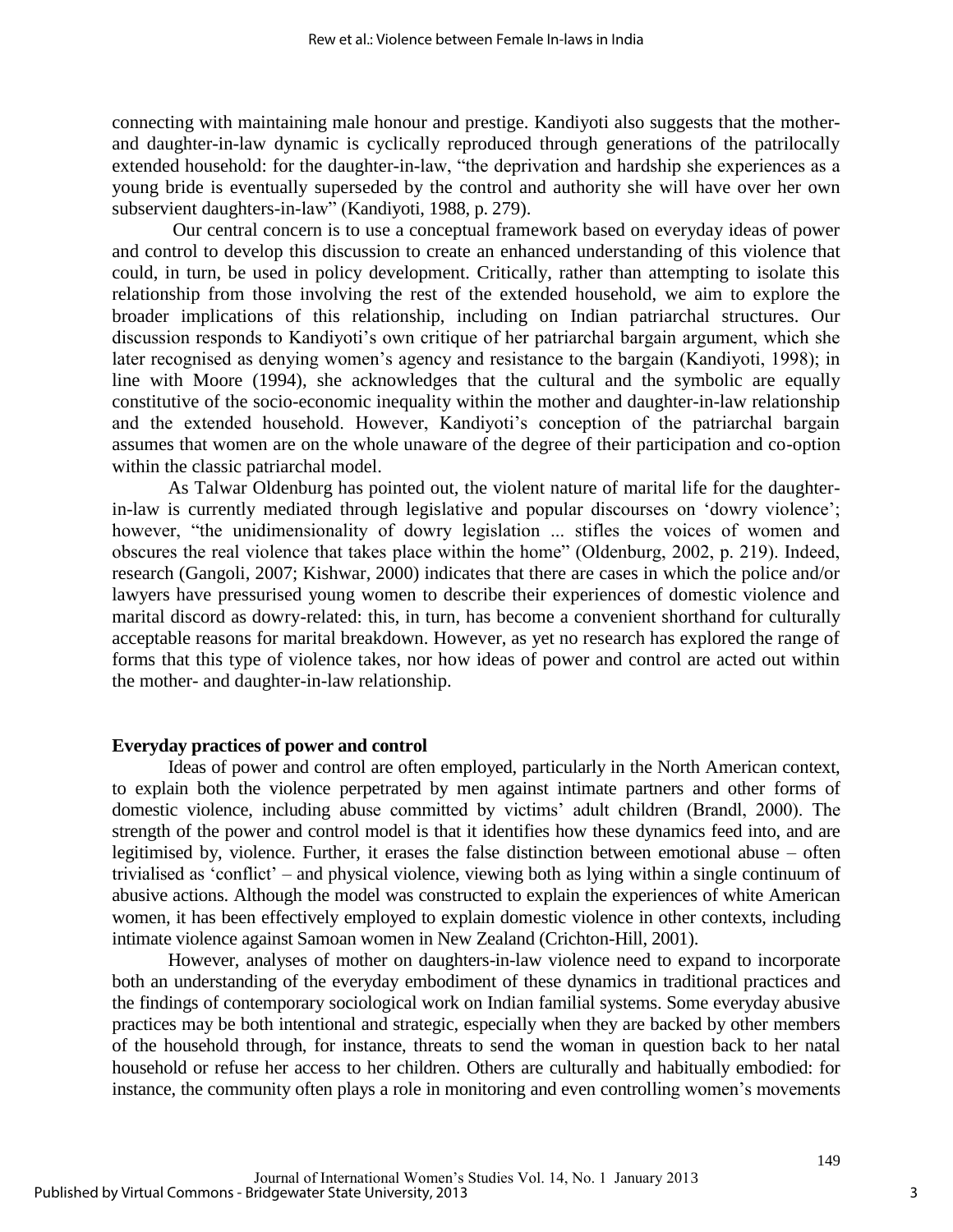outside the household. Other ways of controlling the daughters-in-law include exerting control over their clothes and appearance, belittling their natal household for failing to provide an adequate dowry, and/or preventing them from exercising their reproductive rights. While there is a wealth of sociological and anthropological literature on the Indian household; middle-class Hindu families have formed the focus of much of the literature on mother versus daughter-in-law violence.

As Kandiyoti herself has pointed out that, the classic model of patriarchy needs to be subjected to closer class-based analysis (Kandiyoti, 1988: 275), not least because the Indian middle class, in particular, is undergoing substantial change, especially in urban areas. The Indian middle class is numerically large, though of its size estimates range between 50 million (Singh, 2009) and 300 million (Sharma, 2000). The middle class is projected to increase in the next fifteen years, potentially comprising 41% of the country's population within the next two decades (Singh, 2009). However, there is enormous diversity of practice in India, particularly between the North and the South; in the South, women consistently exhibit "greater female autonomy and more favourable demographic performance" (Dyson and Moore, 1983: 35). They argue further that the North Indian kinship and marriage systems based on village exogamy compared with South Indian systems of cousin marriages have led to lower rates of female seclusion and a more favourable sex ratio for women in South India than in the North (Dyson and Moore, 1983).

Despite these differences, the middle class at a national level is broadly emblematic and representative of important potential changes in women's position in society and, thus, in the family, not least because different brackets within the middle class are currently undergoing major changes in attitudes to notions of wifely duty and motherhood. This is not least because globalisation has contributed to the erosion of some regional differences and the homogenisation of gender roles (Gangoli, 2007), while leading to the renegotiation of familial roles for women. Recent work by Donner (2008) has shown that middle class Indian motherhood does not simply represent a life of submission; instead, the middle class maternal body is 're-inscribed' through the practices and the technologies of modern childbearing and class-based social change. Young middle class women are still largely expected to be good wives and mothers, but globalisation has reshaped the ways in which they can perform these roles. For example, middle class women's education is seen to perform a dual role in liberalised India, they are expected to work outside the home, but also to use their education to look after their children well, and to educate them. The mother and daughterin law dynamic is similarly being negotiated regarding the forms of motherhood and wifely duty that are considered socio-culturally legitimate, especially concerning women's degree of participation in both the formal and informal labour force and their control over their own income. However, it is urban lower-middle class households that are most commonly involved in dowry violence cases in which the mother-in-law is the chief perpetrator (Talwar Oldenburg, 2002) and this may have to do with consumerist and class expectations.

 The structural dynamics of the household have important implications for the mother-inlaw's position within it and the forms of power and control that she can assert. As far as the familial system is concerned, there are three key socio-cultural norms regarding household relations that cause tensions within the mother and daughter-in-law relationship: first, the cultural devaluation of girls and the preference for sons; second, the fact that the centrality of marriage for women conflicts with the parallel importance of maintaining a joint virilocal household, and; third, the importance of the mother-son relationship.

 Much has been made of the potentially liberating affect of globalisation through the "transformed media landscape and the increased celebration of cosmopolitan lifestyles" (Derné, 2005: 37), not least with cultures that prefer sons to daughters (Kakar, 2000). However, this hope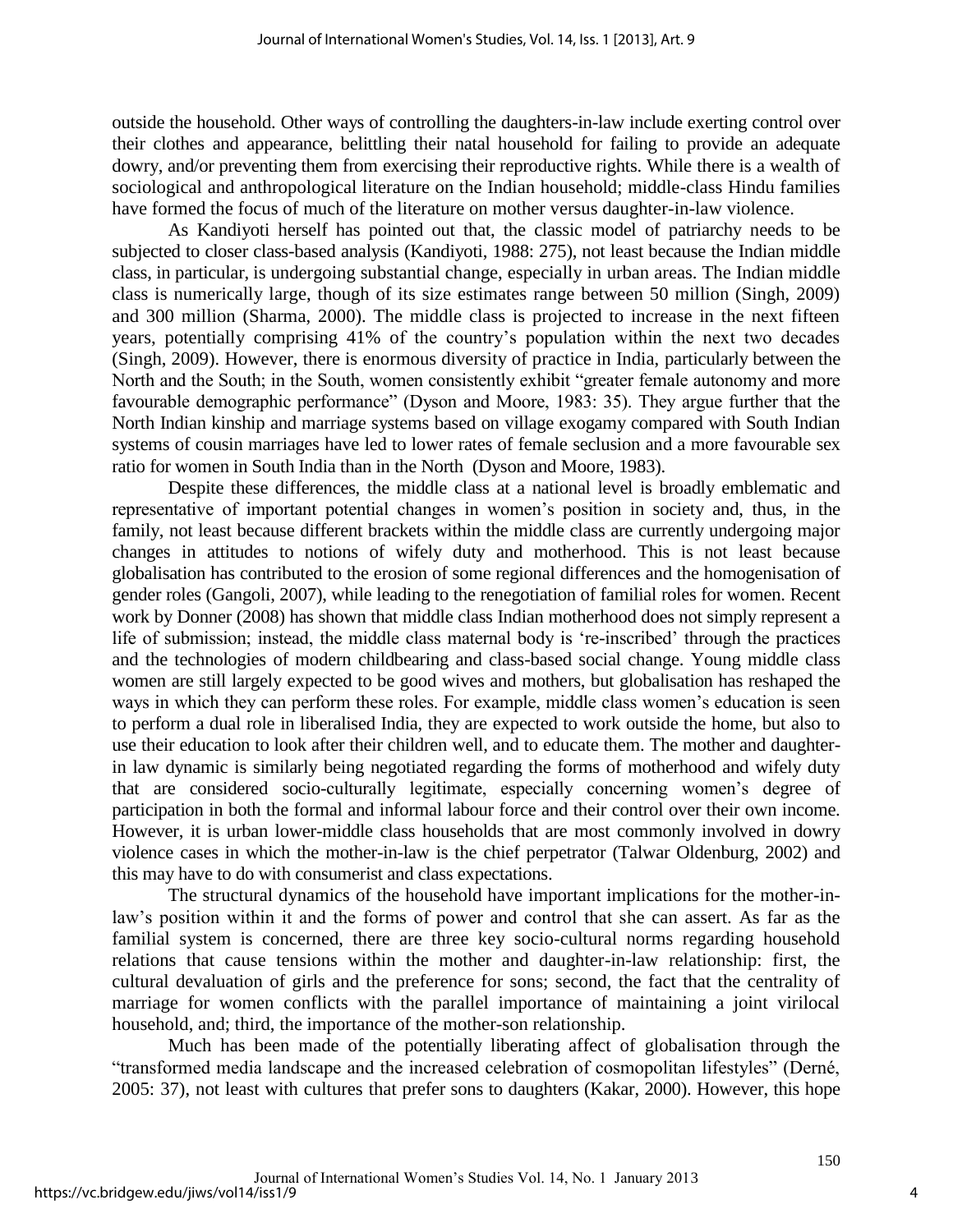has not yet been borne out by Indian demographic trends, which continue to demonstrate a sex ratio skewed in favour of men. The most recent census figures indicate that there are 933 females per 1000 males. India's 'missing women' have been a key social policy concern since the early 1990s (Sen, 1992). It is widely acknowledged that girls are devalued in Indian society, while a preference for sons is the norm (Kapadia, 2002; Gill & Mitra-Kahn, 2009). This preference is tied to the fact that once daughters are married they usually go to live within the virilocal home (i.e. the house of their husband's parents): sons remain at home, acting as a crutch for their parents in old age. The roots of this preference lie in the norms around inheritance, particularly of land, that grow out of these patterns of joint residence: in the 'classic' type of patriarchy outlined by Kandiyoti, "the daughter has no claim on her father's patrimony" (Kandiyoti, 1988, p. 279). Although this has changed following revisions to the Hindu Code (1956) and changes in property rights for women caused by the **Hindu Succession (Amendment) Act, 2005**, many key rituals (including the kapalakriya and shradha death rituals<sup>i</sup>) can only be performed by men, reinforcing the centrality of male responsibility for the continuity of the patrilineage.

Girl children who survive sex selection procedures and female infanticide are often treated as inferior (Gill & Mitra-Kahn, 2009). They are groomed in appropriate behaviour by their mothers through spending much of their time helping with domestic chores; thus, their childhood and adolescence serve as training for married life. Due to their inferior status, girls often have less access to food, education and leisure time than their brothers. However, they are simultaneously seen as repositories of household honour and prestige; often their every act and utterance is closely scrutinised as inappropriate behaviour by a family's womenfolk threatens the whole family's honour and, thus, their marriage prospects (Kakar, 1978; Derné, 1994; Ahmed-Ghosh, 2004).

Scrutiny of girls' sexual behaviour is maintained by the older women of the household, primarily mothers, sisters and aunts. Where strict rules of gender segregation apply for example, control over women and girls' mobility, compulsory purdah or veiling, women's spaces are only partially regulated by male control; older women, in their roles as mothers and eventually mothers-in-law, therefore exercise a great deal of power over their daughters and daughters-inlaw (Ballard, n.d.). Equally, brothers enjoy power over their sisters, whether older or younger; through this, boys are socialised into 'appropriate' masculine behaviours and attitudes. The monitoring of the behaviour of young women is usually continued within their new households after marriage, primarily by mothers- and sisters-in-law.

Mothers-in-law traditionally enjoy forms of power over their daughters-in-law that are manifested in numerous everyday actions and verbal statements, while girls are socialised to accept rather than challenge these. However, the degree of restriction on a daughter-in-law's spatial freedom is key to the power and control the mother-in-law has over her and, thus, to the potential for this relationship to become violent. Spatial control includes not allowing women to go out alone, not letting them see their parents, and preventing them from working. A recent national survey of married women between the ages of 15 and 49 revealed that one in six working women nationwide has no say in how her earnings are spent as her husband and/or in-laws make all the family's financial decisions. Even in the two groups of women where one may expect to see most control over their income, that is, the oldest age-group of working women, and the group of the wealthiest and the most highly educated women, only 28-31% had control over their wages. Most married women also had little or no freedom of movement: only half were allowed to go shopping or to a health facility alone, while 62% were not allowed to travel unaccompanied outside their city or village (Infochange, 2007).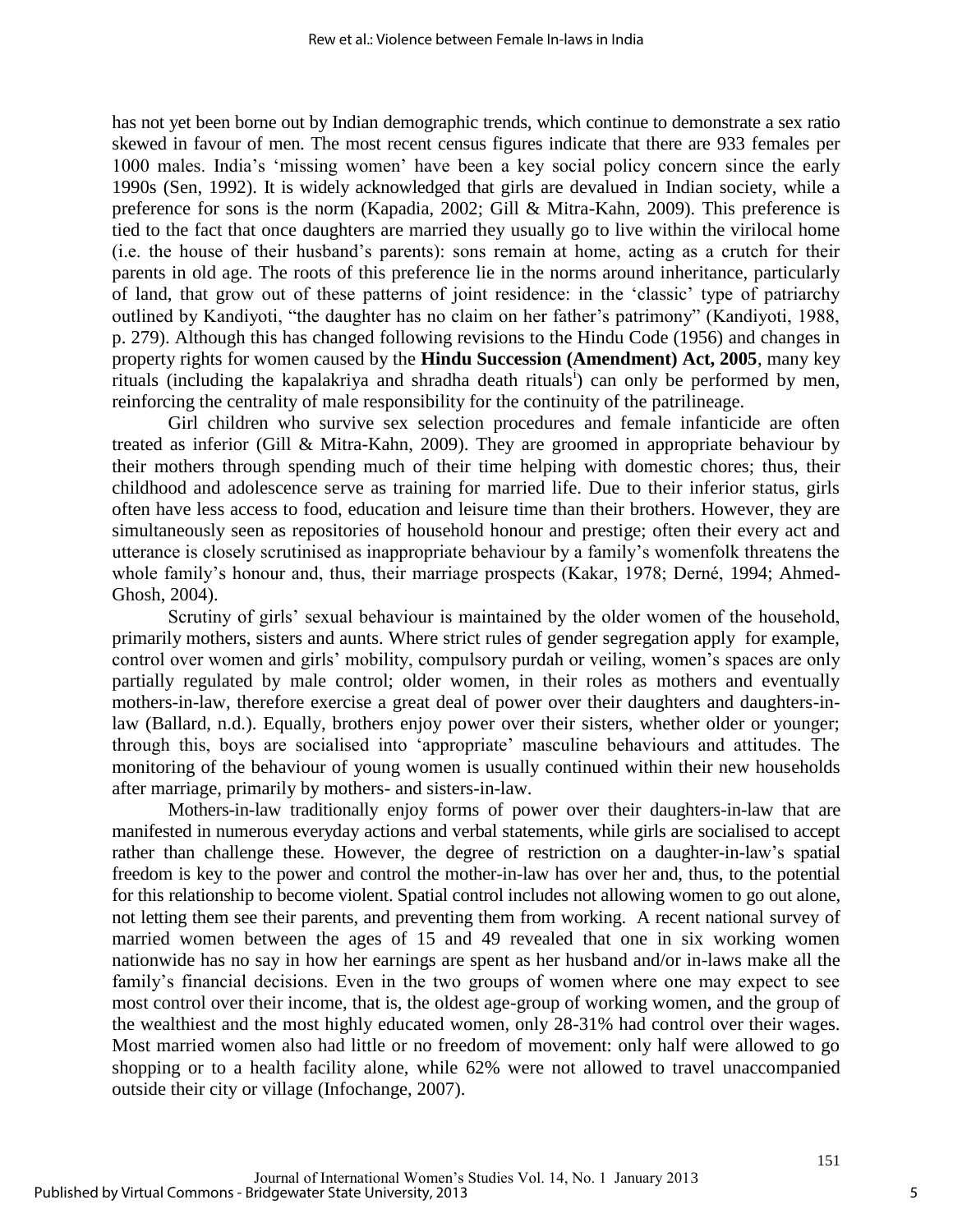While at one level it could be argued that the class dimension of the patriarchal bargain could hinge on the degree that the daughter-in-law is able to either ameliorate her position by claiming her right to participate in certain social spaces, such as the informal or formal labour force, and therefore reduce her financial dependence on her marital family. However, strong and independent women tend to suffer most as when they are defiant they are often subjected to violent attempts to control their behaviour (Kishwar, 1997, 2000), and this is not confined to India (Stark, 2007). In India, there is certainly some evidence to suggest that financially independent women are subject to acts of violence within the family because they are seen as a threat to familial stability (c.f. Gangoli, 2007).

Therefore, daughters are seen as, at best, paraya dhan (essentially 'someone else's wealth': they are seen as belonging to the household of their future husbands) and, at worst, as social and economic burdens to be jettisoned quickly. Either way, daughters often find it difficult to feel a sense of absolute belonging in their natal household; this sense of isolation is intensified when they are married and move to their marital home. On marriage, a young woman is placed in unfamiliar circumstances, among unfamiliar people, and is expected to adjust to her husband's family. Ultimately, the degree of power and control that husbands and in-laws hold over new brides lie in the extent of the break between brides and their natal kin group. Critically, the mother-in-law often plays a key part in legitimising the break, either through consolation or through more authoritarian justifications for the severance of the bride's natal ties. Moreover, it is the mother-in-law who often takes the chief role in perpetuating the preference for sons through her desire that her son should have sons, not daughters, of his own (Bumiller, 1990; Kakar, 1978).

#### **Mothers, sons and daughters-in-law**

Sociologists have noted the centrality of marriage in Indian society (Stein, 1988) while acknowledging that it is not simply the marital relationship that is important, but also the relationship of the married couple with the extended household. Marriage for Hindu women is almost inescapable; it is a major life-cycle ritual for women that fundamentally alters their status, group affiliation and future life course, including motherhood. However, it is not necessarily a nurturing space, but a potentially dangerous one full of emotional and social contradictions and ambiguities (Fruzetti, 1982; Gangoli, 2007).

 The social ideal amongst north Indian lower middle-class men is to live in a joint household with their parents, brothers, wives and children (Derné, 1994, 2005). Arranged marriages are the preferred option for the bulk of Indian youth (Jejeebhoy, Singh, Santhya, Mohanty, , Acharya, Ram & Ram, 2009). However, young Indian women may not share this preference for living with their husband's extended family: this is often a source of tension between mothers- and daughters-in-law. Moreover, in spite of the marriage representing a symbolic end to the relationship between the bride and her natal household, the bride's household may continue to have financial and ritual obligations to the bride's new household that continue for a lifetime: these obligations are made manifest in the giving of gifts every time the bride returns from a visit to her natal household (Wadley, 1980).

 The dynamic between mothers- and daughters-in-law changes once the daughter-in-law has children. As the joint household system weakens the possibility of strong sexual and romantic connections between husband and wife, women often feel isolated within the marital household; therefore, married women are often eager to get pregnant quickly. However, they are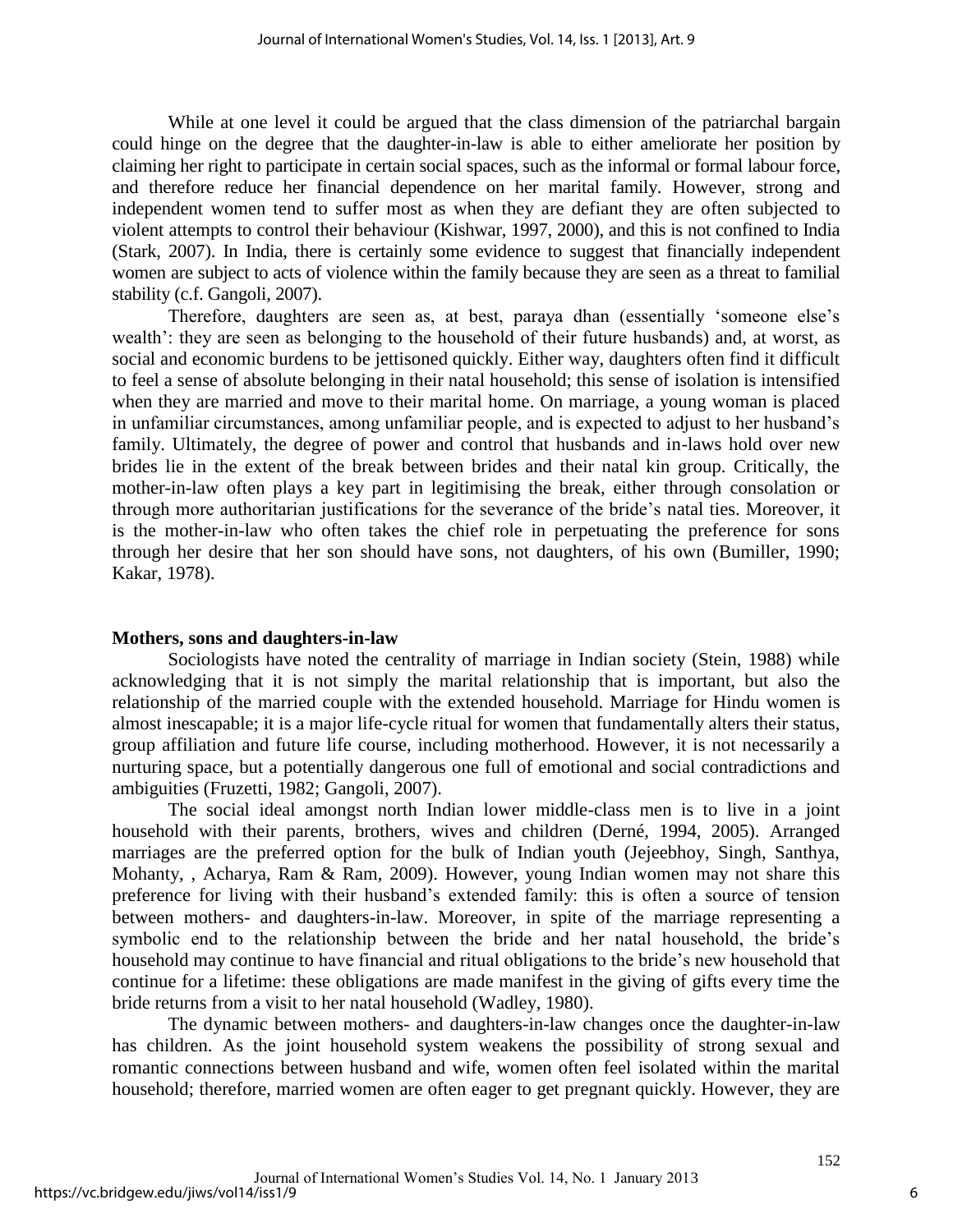especially keen to give birth to sons. While maternal love is reified and exalted as it offers women an emotional outlet, pervasive son preferences mean that mothers of sons are seen as both fortunate and auspicious (Bumiller, 1990). Indeed, there is usually a marked and often permanent improvement in women's status in both their marital and natal home after they become mother to one or more sons. Thus, being the mother of a son does not merely yield short term benefits, but lifelong ones, not least with the likelihood of one day becoming a mother-inlaw. For this reason, Indian mothers tend to develop very close relationships with their sons (Kakar, 1978), which can make separation, once the son reaches adulthood, difficult for both.

Indeed, supporters of Kakar's thesis argue that the close connection between Indian mothers and sons means that mothers find it difficult, if not impossible, to share their sons with another woman, even as infants (Nagpal, 2000); these problems become even more pronounced when the son marries. Therefore, the mother- and daughter-in-law relationship is often complicated by the mother-in-law's desire to thwart the development of intimacy between her son and his wife. This fact lies at the sociological and psycho-dynamic heart of the patriarchal bargain, impinging on wives' ability to develop a deep rapport with their husbands: this has significant implications for both women's role in decision-making and the fulfilment of their romantic dreams that may consolidate the distance between wife and husband (Sonpar, 2005; Derné 1994) as well as feeding into the perpetuation of norms concerning masculine economic independence and control of women.

 After marriage, middle-class Indian women become increasingly emotionally invested in the idea of romantic love; for instance, Kakar (1989) comments on the importance of the idealised idea of the jodi (i.e. 'pair'), with its connotations of sexual fulfilment and companionship within marriage. However, this can conflict with familial and societal expectations that the ideal daughter-in-law should be focussed on serving her wider household, especially her parents-in-law. In addition, members of the son's household, especially the mother-in-law, may fear that a close sexual and romantic tie between the couple could lead to separation from the son, both emotionally and spatially. Thus, although in the context of the Indian family sexuality is seen as inferior to motherhood and, thus, young married women are viewed as less worthy of respect than mothers (Kishwar, 1997), their sexual potential is simultaneously seen as a threat to the security of the extended household. Therefore, norms regarding gender segregation are seen as an important means of regulating young women's behaviour, at least partially to restrict their ability to bond with their husbands; mothers-in-law commonly obstruct moments of privacy (Sonpar, 2005) by interrupting or ensuring that their daughters-in-law are too busy with household chores to have opportunities to be alone with their husbands.

 Psychoanalytical explanations often posit the issue in relational terms with the oedipal mother-son relationship being threatened by the sexualised presence of the wife. The resultant tension often causes conflict between older and younger women, though not all of this conflict is violent. The older woman (i.e. the mother-in-law), having suffered the trials and tribulations of being a young woman in an Indian household, first as a daughter and then as a daughter-in-law, is loath to sacrifice her dominant position as a "demi-matriarch" (Nagpal, 2000, p. 299); she comes to identify closely with the same traditions that proved so oppressive during her own youth now that she is a beneficiary of these practices. Thus, for a variety of interconnected reasons, mothers-in-law play a major role in encouraging daughters-in-law to adhere to the notion that domestic labour is the ideal form of wifely duty. Moreover, for mothers-in-law to be accorded respect for being good mothers, they must be seen to play their part in ensuring that the younger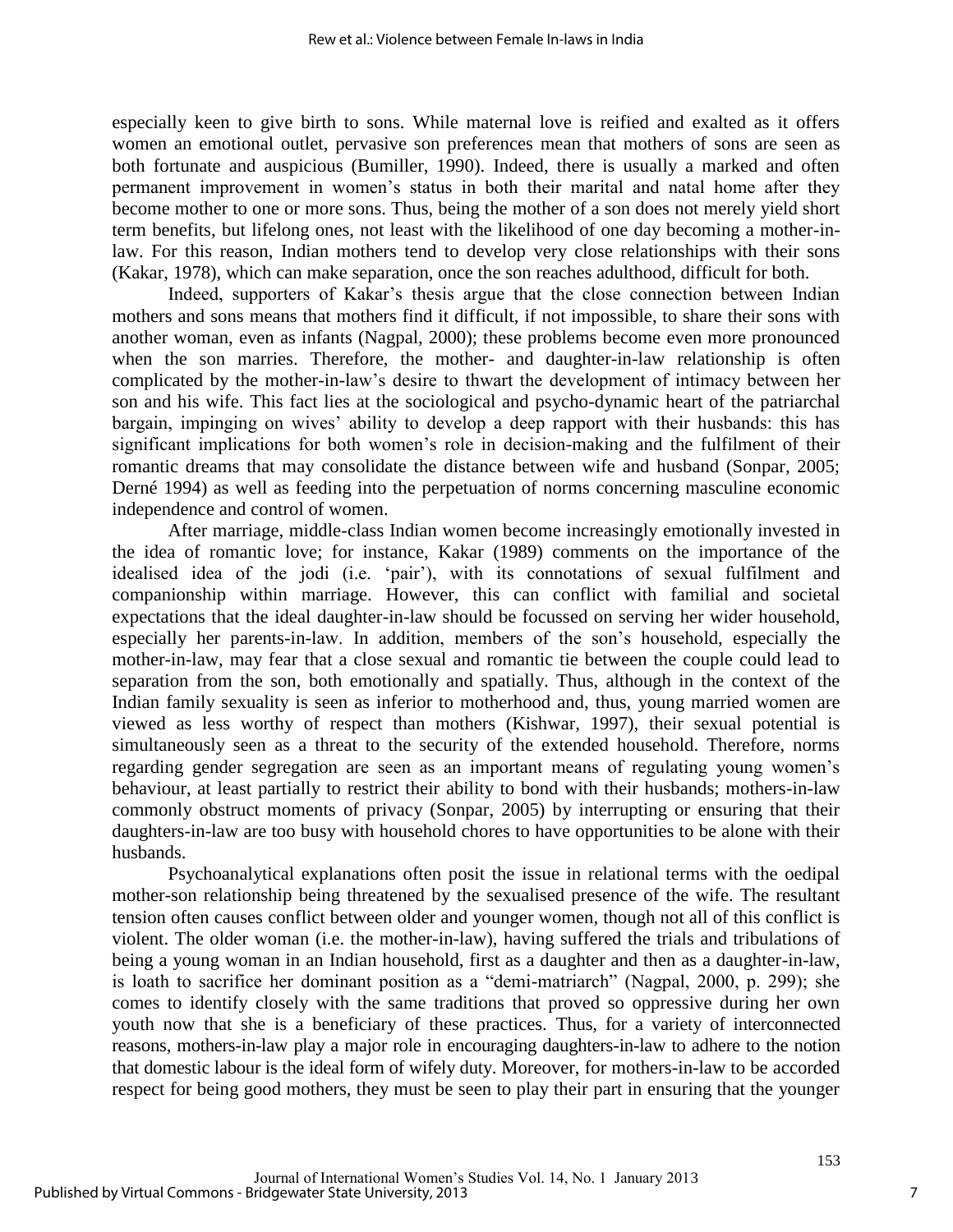women in the family do not intentionally or unintentionally damage the family's collective honour: in other words, they must take an active role in exerting power and control over the younger women in the household, regulating their behaviour in line with socio-cultural norms and traditions. However, jealous husbands often perceive dishonour where there is none, encouraging their mothers to abuse their wives for conducting themselves in an 'inappropriate manner', imagined affairs, or even simply wearing what they see as sexually provocative clothes. Thus, the men in a household may well incite the mother-in-law to violence by stressing her responsibility for keeping her daughters-in-law in line.

 Although these sociological and psycho-dynamic theories explain the nature and causes of the tension between mothers- and daughters-in-law, they do not explain when or why this often tense relationship will turn conflictual and violent. While conflict in mother- and daughterin-law relationships may be endemic, violence is not. The next section explores why current feminist conceptualisations of mother versus daughter-in-law violence offer inadequate explanations of this phenomenon, not least because these theories do not address how different forms of violence relate to the continuum of everyday practices used to exert power and control in middle class Indian families.

## **Feminist explanations of violence against women**

Generally, scholars studying violence against women in India have tended to explain violence committed by women in strategic and functionalist terms: that is, about what women may gain from this violence. Women who commit infanticide or abort female foetuses have often been represented within feminist discourses as victims of patriarchy, coerced or indoctrinated into upholding ideals of son preference (c.f. Gangoli, 1998) because, especially in South Asia, women benefit from having sons and, conversely, suffer from having daughters (Bumiller, 1990; Hegde, 1999). Thus, female infanticide can, at a very basic level, be seen as an act of self-interest by mothers.

 Explanations of mother-in-law violence often hinge on the traditional custom of the bride's household giving the bridegroom's household a dowry or wedding gift. Dowry signifies that women are an economic burden on the marital family, and serves as compensation paid by the natal family to the marital family. A social practice primarily by upper caste Hindu families, it has recently spread to other castes and communities (Menski, 1998), exacerbating women's inferior status. Moreover, the notion of dowry has been transformed, through the processes of both commodification and globalisation, from a gift-giving relationship at the point of marriage to a means of extortion by the groom and his household that sometimes leads to violence. Often the mother-in-law plays a critical role in dowry violence (Block & Rao, 2002), which is often described as retribution for an inadequate dowry (Kumari, 1989; Waters, 1999). The functionalist explanation here hinges on the economic benefits that dowry brings to the marital family, and by extension to the mother-in-law.

 Dowry murders have become increasingly common since the 1970s (Kumari, 1989; Rudd, 2001), and this has been attributed to an increase in consumerism. In the 1980s, Indian feminists campaigned successfully for domestic violence and dowry-related violence to be recognised as important social problems. This led to a number of changes in the law, including amendments to the Dowry Prohibition Act. In 1983, the Indian Penal Code was also amended: the addition of Section 498A specifically criminalised domestic violence. However, this legislation has primarily been invoked in dowry-related cases rather than other domestic violence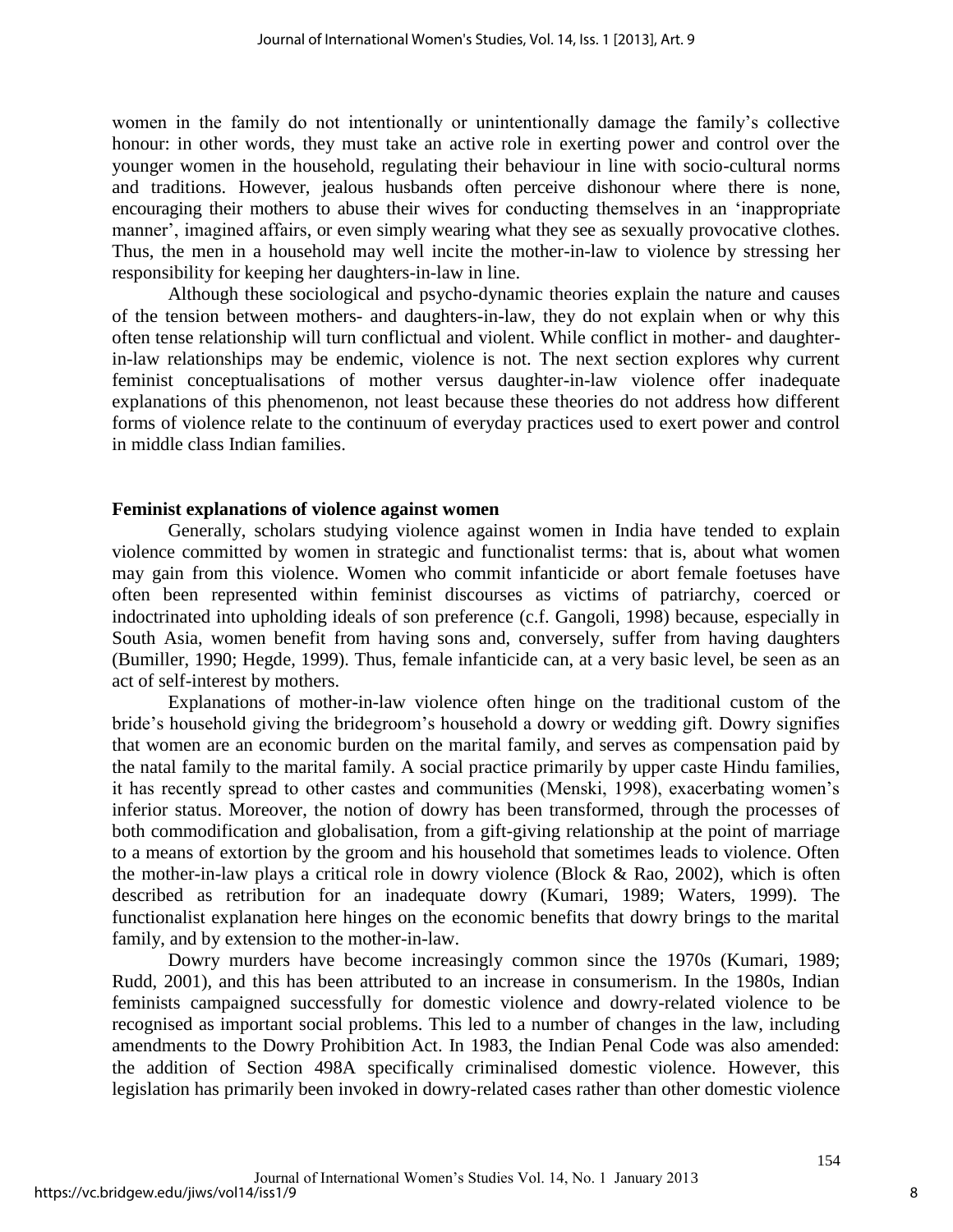ones. Furthermore, in 2005, India passed the Domestic Violence Act, offering civil protection to women experiencing domestic violence. On paper, the Act appears to distinguish between dowry violence and domestic violence, extending women's rights to matrimonial property, custody of children in domestic violence cases, and compensation. However, case law has interpreted this legislation primarily through the lens of dowry violence (Gangoli, 2007). The gendered consequences of women's violence against other women have been subsumed through this focus on dowry-related abuse rather than other forms of domestic violence. This leads to an elision of the differences between dowry related murders and other forms of domestic violence. This is significant because dowry related murders are legally and socially constructed as women's violence against women, i.e. mothers in law as perpetrators (Gangoli & Rew, 2011), and domestic violence as male violence against women.

One of the most common ways in which women were murdered in fatal dowry violence cases was immolation, or what was popularly construed as 'bride burning'<sup>ii</sup>, in the 1980s and 1990s. As immolation often destroys much if not all forensic evidence, obscuring any clues to whether a death is the result of suicide, murder or an accident, it represents a shrewd way to kill and get away with it. Moreover, Indian feminists have claimed that the boundaries between suicide and murder blur in many cases as constant harassment by in-laws and husbands often pushes married women to commit suicide (Waters, 1999).

 Talwar Olderburg (2002) cogently outlines the complex historical causes and antecedents of the current problem of dowry violence. For example, in the northern state of Punjab, the interaction between the masculine economy, embodied in an increased skew in the sex ratio, and colonial attitudes towards land tenure. Shifts in land tenure in the Punjab included the curtailing of women's rights to ancestral land, and a transfer of power to an intermediate landowning class, who were rewarded for their loyalty to colonial rule in the 1857 anti colonial revolt, by being made landowners, and acted as a comprador class with colonialism (Talbot, 2007). The devaluation of women in these land transactions led to women being unable to inherit land as they were able under customary law, and dowry became the sole form of female inheritance. Further, the strengthening of the rural elite led to increased impoverishment and rural debt, and pushed working class men to secure jobs within the emerging colonial state, led to an increased preference for sons. Post independence, shifts to land rights has given women the right over property, but this has often taken a tokenist form – with for example, women giving up their property rights in favour of their brothers or husbands to preserve their position in the natal family – and culturally, for the majority of Indian women, dowry takes the primary form of inheritance (Gangoli, 2007; Kishwar, 2001).

The links between dowry and dowry related violence may not be automatic, but the role of the extended family in dowry related and other forms of domestic violence is indisputable. In their study of battered women in India, Panchanadeswaran and Koverola (2005) noted that nearly half the women cited encouragement from in-laws as a key causal factor in abuse by their husbands; however, there was little discussion of which in-laws were instrumental. Feminist discussions of dowry violence in India often discuss the 'in-laws' as undifferentiated members of the wider virilocal household who support, condone and legitimise male violence. This sublimation obscures the gendered nature of domestic violence, including dowry violence, where the domestic violence benefits men rather than women.

Further, Kishwar, (1999; 2000) and Talwar Oldenburg (2000) have argued that the overarching discussion of dowry-related violence and conflict with in-laws pushes young women to name these as causes for marital break-up, even when the primary cause may lie elsewhere. Given the general public silence around issues of sexuality in India, young women often do not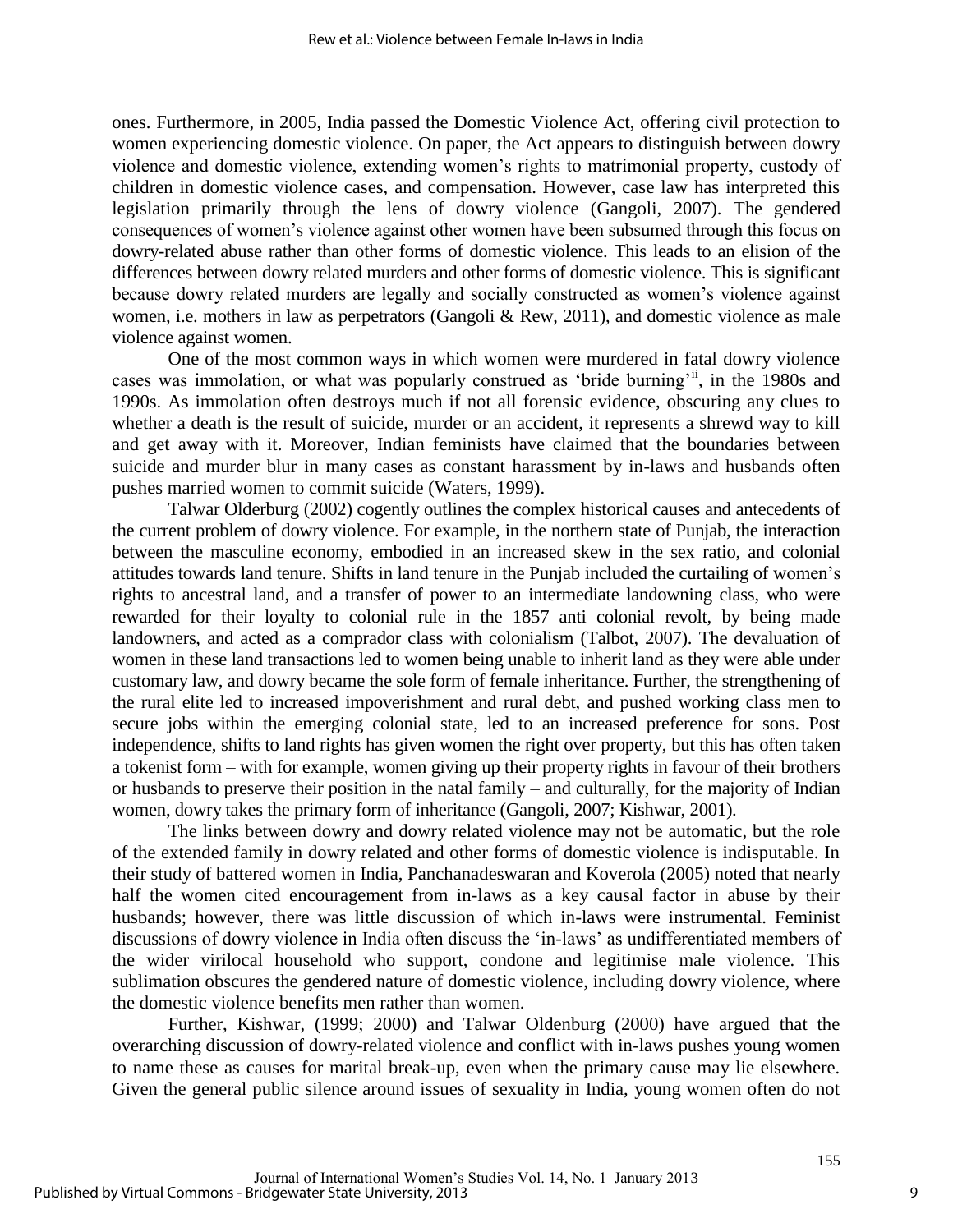feel they can name lack of attraction or sexual compatibility with their husband as legitimate reasons for wanting to end a marriage. However, greedy in-laws and dowry demands are seen as socially acceptable explanations for the collapse of a marriage. Similarly, mother- and daughterin-law conflict often masks tensions between sons and fathers as it is a more culturally acceptable form of intergenerational tension and, thus, an acceptable reason for the separation of the son from the parental home (Sonpar, 2005).

However, Agnes (1992) and Talwar Oldenburg (2002) argue that there is no automatic connection between dowry violence and domestic violence, though dowry violence often subsumes other forms of household violence perpetuated against the daughter-in-law in legal discourses. Moreover, feminist understandings have only partially penetrated the lawmaking and law enforcement processes associated with mother-versus daughter-in-law violence, not least because forms of culturally sanctioned patriarchal power are still deeply embedded in the law (Gangoli & Rew, 2011). Stark argues that current legal thinking on domestic violence does not take into account the structural roots of women's inequality and their vulnerability to abuse; though Stark's work focuses on violence committed by men, many of his findings hold true regarding women's violence against other women.

Future work on the violent potential inherent in the tensions between mothers and daughters-in-law needs to consider how the social structure of the Indian household is embodied of tendencies towards violence that fall along an oscillating continuum between possible violence and women's agency. These tendencies are best understood through notions of power and control enforced through everyday forms of coercive control in the context of male to female intimate partner violence, which can be experienced as a form of intimate terrorism'(Stark, 2007). Stark's model of coercive power and control sees violence and abuse as everyday humiliations and degradations within the home, including isolation and threats: often, these are a precursor to physical and sexual abuse. However, applying this conceptual framework to the Indian family is complicated by the fact that mother versus daughter-in-law violence is often legally subsumed under the label of dowry violence (Rew and Gangoli, 2011), minimising and often rendering invisible the impact of the specific roles that women play in perpetuating patriarchal power and control in all aspects of household affairs.

Future research and policy work also needs to recognise that the fast pace of urban change following globalisation and liberalisation in India may actually be driving forward improvements in the lives of married women. For example, in urban middle-class families, more money and jobs are in the hands of women, reducing the level of economic inequality between the sexes. Moreover, the divorce rate is 40%, compared to a national average of 1% (George, 2008). Therefore, urban India appears to be changing faster in the area of gender relations than rural India, and it can be postulated that the increase in the divorce rate testifies to the reluctance of women to stay in unhappy marriages. Dowry related abuse perpetrated by mothers-in-law is a popular stated cause for many of these divorces (c.f Talwar-Oldenburg, 2001), however more research is needed to look at the exact nature of this abuse.

As Talwar Oldenburg (2001) and Jaisingh (2009) argue, the increase in legal recourse to domestic violence provisions is also encouraging, especially as data indicates that women are using these laws to challenge established forms of power and control within the household. Meanwhile, there are also indications that mothers-in-law are starting to adopt strategies of appeasement towards their daughters-in-law, particularly in landless, low-income, urban families; (Vera-Sanso, 1999). Vera-Sanso's ethnographic work in Chennai points to the increased vulnerability of mothers-in-law as families become both more independent and more reliant on cash income than control over land,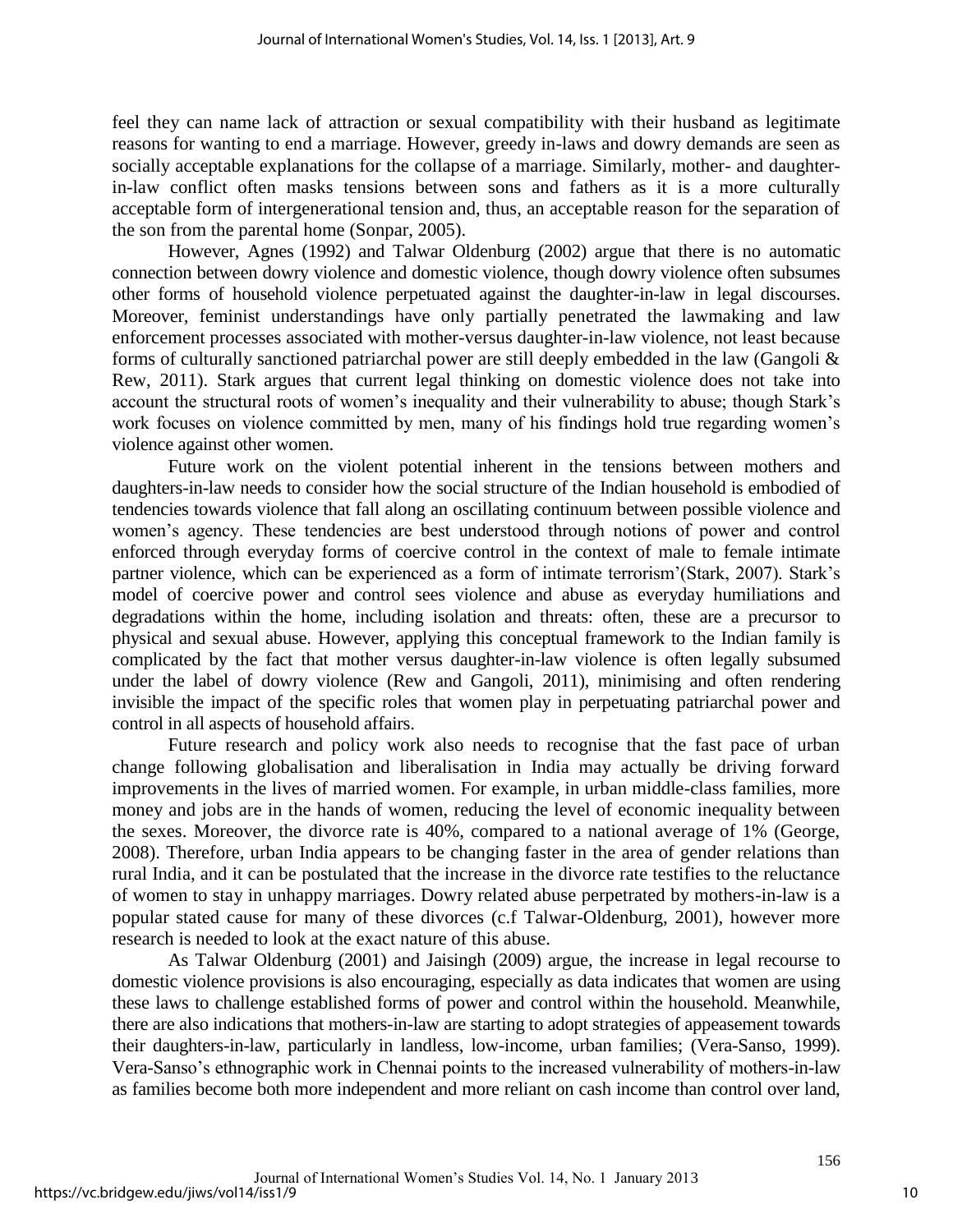which also threatens the solidity of the joint household. More of this type of detailed ethnographic work is needed to inform both the production and use of government data on household dynamics, particularly when assessing levels of power, control and possible abuse within the household.

## **Conclusion**

Violence is only ever partially resolved through legal processes (Das, 2000; Harstrup, 2003). The central dilemma for feminists and sociologists seeking to understand and explain violence against women committed by other women is that intruding into an intimate realm of suffering where the testimonials of both victims and offenders require an immediate response often requires a significant amount of time and expertise to render data intelligible (Das, 2000).

 Sociological debates on violence and abuse in Indian households are often underpinned by a life cycle approach (Dube, 1988; Wadley, 1980) that addresses the subordinate role of women in the household as daughters, sisters and wives, while also recognising that as mothers to sons and, eventually, mothers-in-law, women can enjoy a relatively elevated position within the home. Thus, mothers have a major stake in maintaining a close relationship with their sons from infancy through to adulthood; this results in tensions with daughters-in-law regarding their ability to achieve (sexual) intimacy with their husbands. It also perpetuates the preference for sons. Gender segregation often provides the context for older women to exert power over younger women in ways that are not directly mediated by male power. Indian feminist conceptualisations of this issue, however, often ignore the specific gendered dimensions of mother-in-law violence, or attempt to understand it (i) in functionalist terms as dowry related violence or (ii) as intended to support violence against women perpetrated by men. Instead, both policy and research needs to develop a deeper understanding of the continuum of violence and abuse involved, and the causes behind it, if these abuses are to be addressed

## **Bibliography**

- Agnes, F. (1992). Protecting women against violence: review of a decade of legislation, 1980– 89. Economic and Political Weekly, 27 (17), 19–33.
- Ahluwalia, K. & Gupta, R. (1997). Circle of light: an autobiography. London: Harper Collins.
- Ahmed-Ghosh, H. (2004) Chattels of society. Domestic violence in India. Violence Against Women , 10(1), 94-118.
- Ballard, R. (nd). Rishte and Rishtedari: the significance of marriage in the dynamics of transnational kinship. Available at: [www.casas.org.uk/papers/pdfpapers/rishtedari.pdf.](http://www.casas.org.uk/papers/pdfpapers/rishtedari.pdf) Accessed on 27-10-2010
- Ballinger, A. (2000). Dead woman walking: executed women in England and Wales 1900–1955. Ashgate: Dartmouth.
- Birch, H. (Ed). (1993). Moving Targets: women, murder and representation. London: Virago Press.
- Block, F. and Rao, V. (2002).Terror as a bargaining instrument: a case study of dowry violence in rural India. The American Economic Review, 92(4), 1029-1043.
- Brandl, B. (2000) Power and control: understanding domestic violence in later life, Generations 24(2), 39-45.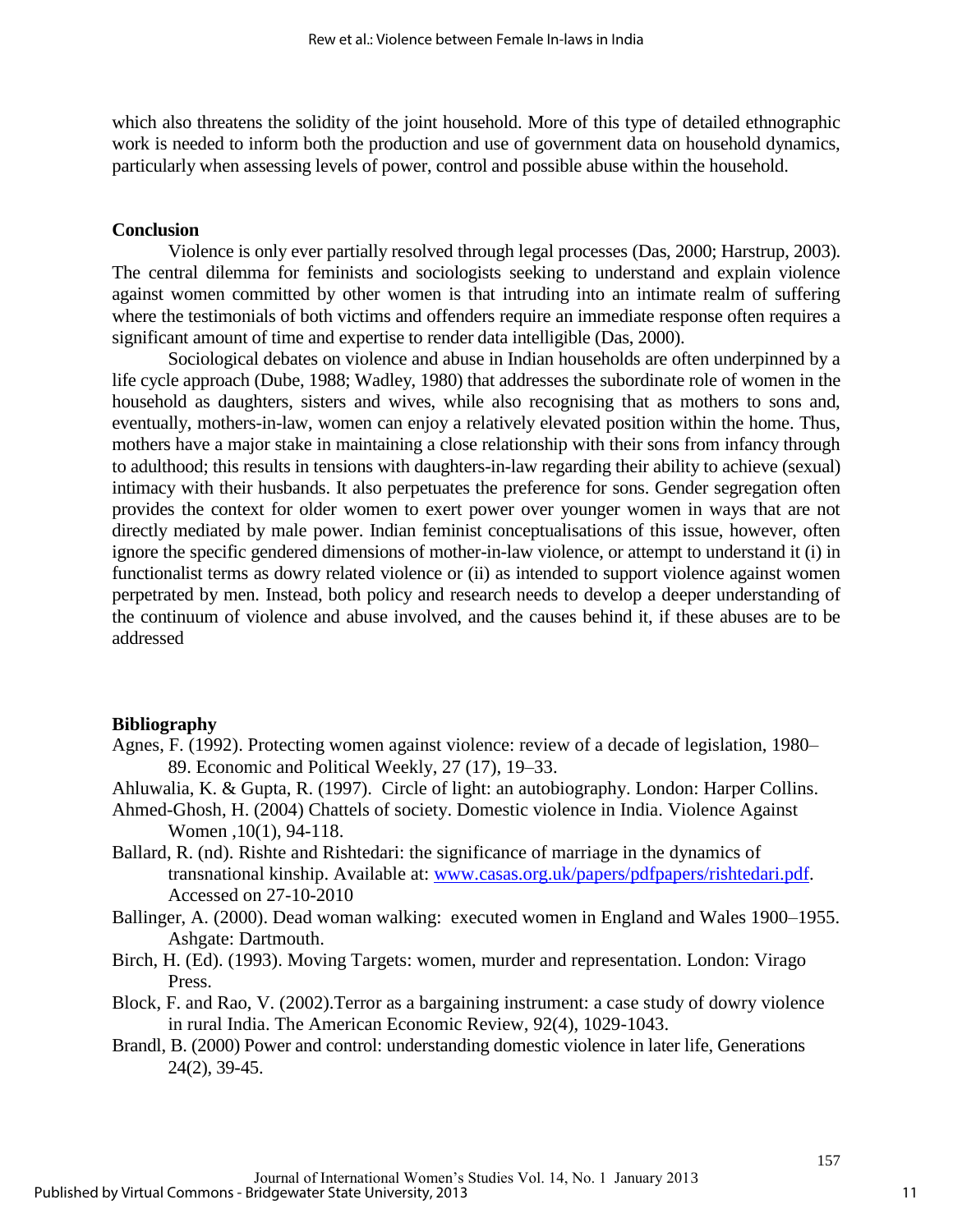- Brunner, C. (2005). Female suicide bombers Male suicide bombing? Looking for gender in reporting the suicide bombings of the Israeli-Palestinian conflict, Global Society, 19(1), 29-48.
- Bumiller, E. (1990). May you be the mother of a hundred sons. New York: Random House.
- Crichton-Hill, Y. (2001) Challenging ethnographic explanations of domestic violence. Let us decide, them value our decisions – a Samoan response, Trauma, Violence and Abuse, 2(3): 203-214.
- Das, V. (2000) 'Violence and the work of time', in Anthony P. Cohen (ed.) Signifying Identities: Anthropological Perspectives on Boundaries and Contested Values. London: Routledge.
- Dave, A. and Solanki, G. (2000) Domestic violence in India. A summary report of four research studies. Washington DC: International Centre for Research on Women.
- Derné, S. (1994) Hindu men talk about controlling women: cultural ideas as a tool of the powerful. Sociological Perspectives, 37(2): 203-227.
- Derné, S. (2005) The (limited) effect of cultural globalisation in India: implications for culture theory. Poetics, 33: 33-47.
- Donovan, C., Hester, M., Holmes, J. & McCarry, M. (2006). Comparing domestic abuse in same sex and heterosexual relationships. Available at [<http://www.bristol.ac.uk/vawrg>](http://www.bristol.ac.uk/vawrg).
- Donner. H. (2008). Domestic goddesses: maternity, globalization and middle class identity in contemporary India. Hampshire: Ashgate.
- Dube, L. (1988). On the construction of gender. Hindu girls in patriarchal India' Economic and Political Weekly, 23(18), WS11-WS19.
- Dyson, T. and Moore. M. (1983). On Kinship Structure, Female Autonomy and Demographic Behaviour in India. Population and Development Review, 9(1), 35-60.
- Fitzroy, L. (2001). Violent women: questions for feminist theory, practice and policy. Critical Social Policy, 21(1), 7-34.
- Fruzetti, L. (1982). The gift of a virgin : women, marriage, and ritual in a Bengali society. New Brunswick: Rutgers University Press.
- Gangoli, G. (2007). Indian Feminisms: Law, Patriarchies and Violence in India. Aldershot, Hampshire: Ashgate.
- Gangoli, G., (1998). Reproduction, Abortion and Women's Health. Social Scientist, 28 (11- 12), 83-105.
- Gangoli. G & Rew, M. (2011). Mothers-in-law against daughters–in-law: domestic violence and legal discourses around mother-in-law violence against daughters-in-law in India. Women's Studies International Forum 34, 420-429.
- George, Sam (2008). 40% divorce rate in Mumbai, India, http://www.southasianconnection.com/blogs/607/40-Divorce-Rate-In-Mumbai-India.html
- Gill, A. and Mitra-Kahn, T. (2009). Explaining daughter devaluation and the issue of missing women in South Asia and the UK. Current Sociology, 57 (5), 684–703
- Giles, W., & Hyndman, J. (2004). Sites of violence. Gender and conflict zones. Berkeley, Los Angeles: University of California Press.
- Hamilton, C. (2007). Political Violence and Body Language in Life Stories of Women ETA Activists. Signs: Journal of Women in Culture and Society, 32 (4), 911-932.
- Hastrup, K. (2003) 'Violence, Suffering and Human Rights: Anthropological Reflections', Anthropological Theory; 3; p. 309.
- Hegde, R.S. (1999). Marking Bodies, Reproducing Violence. A Feminist Reading of Female Infanticide in South India. Violence Against Women, 5 (5), p. 507-524.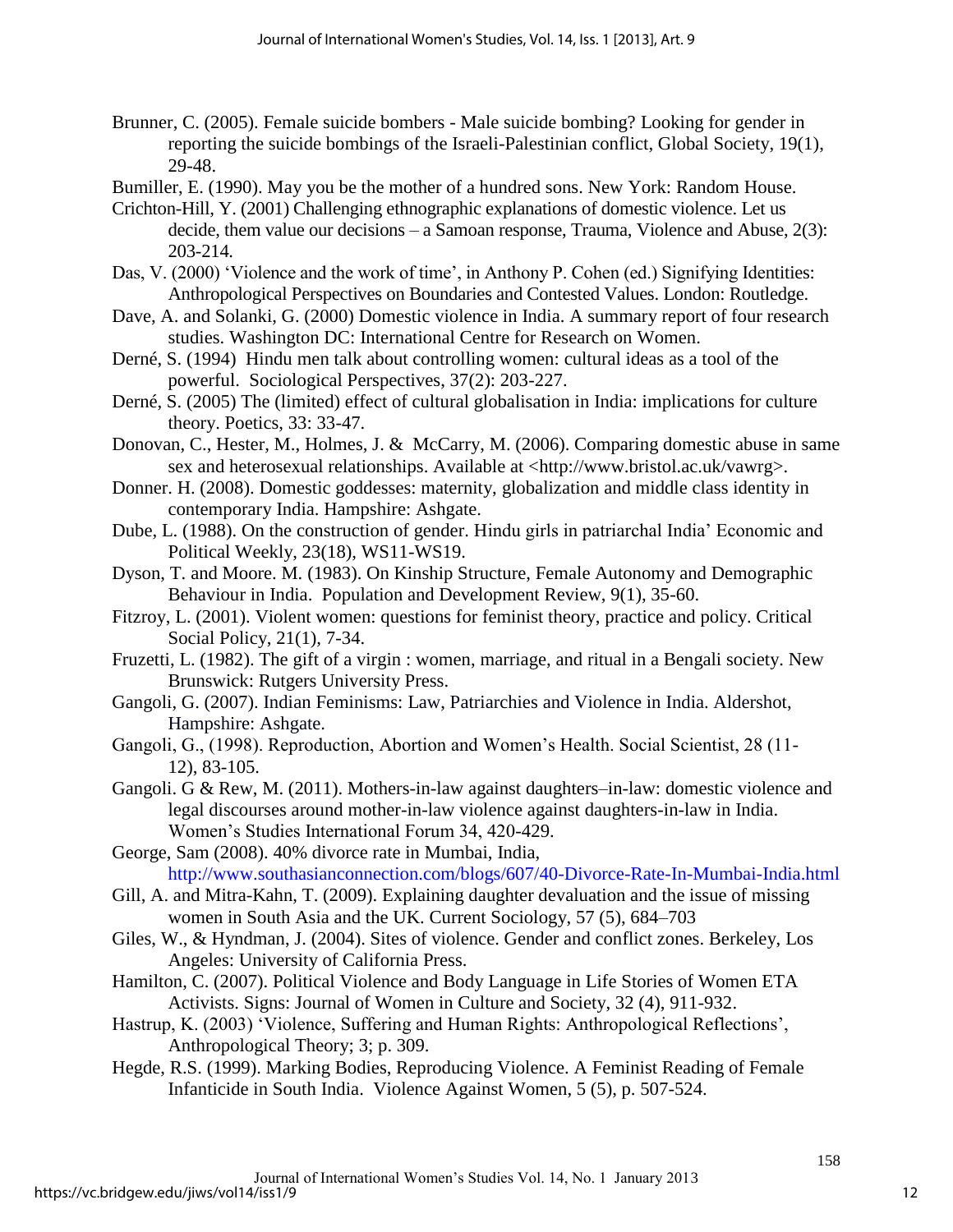- Hess, L. (1999). Rejecting Sita: Indian Responses to the Ideal Man's Cruel Treatment of His Ideal Wife. Journal of the American Academy of Religions 67(1), 1–30.
- Hester, M. (2009). Who Does What to Whom? Gender and Domestic Violence Perpetrators. Bristol: University of Bristol and Northern Rock Foundation.
- Infochange (2007). NFHS-III: 25% of Indian women work without pay, [http://infochangeindia.org/200710206736/Women/News/NFHS-III-25-of-Indian-women](http://infochangeindia.org/200710206736/Women/News/NFHS-III-25-of-Indian-women-work-without-pay.html)[work-without-pay.html.](http://infochangeindia.org/200710206736/Women/News/NFHS-III-25-of-Indian-women-work-without-pay.html)
- International Initiative for Justice in Gujarat (2003). Threatened existence. A feminist analysis of genocide in Gujarat. Bombay: Forum Against Oppression of Women.
- Jaisingh, I. (2009) Bringing rights home: review of the campaign for a law on domestic violence, Economic and Political Weekly 44(44), 50-57.
- Jejeebhoy, S.J., Singh, A., Santhya, K.G., Mohanty, S., Acharya, R., Ram, F. and Ram, U. (2009). Spouse Selection practices and gender relations within marriage among young people in Tamil Nadu: Findings from the youth in India, situation and needs study, http://iussp2009.princeton.edu/download.aspx?submissionId=92640.
- Jones, A. (ed.) (2004) Gender and genocide. Nashville: Vanderbilt University Press.
- Kakar, S. (1978) The inner world. A psychoanalytical study of childhood and society in India. Delhi: Oxford University Press.
- Kakar, S. (1989) Intimate relations. Exploring Indian sexuality. Delhi: Viking Press.
- Kandiyoti, D. (1988). Bargaining with patriarchy. Gender and Society, 2(3), 274-290.
- Kandiyoti, D. (1998). 'Gender, power and contestation: rethinking bargaining with patriarchy in C. Jackson and R. Pearson (eds.), Feminist Visions of Development, London: Routledge.
- Kapadia, K (2002). The violence of development: The politics of identity, gender and social inequalities in India. Delhi: Kali for Women
- Kishwar, M. (1997) Women, sex and marriage: Restraint as a feminine strategy. Manushi 99, 1- 18.
- Kishwar, M. (1999) When Homes Are Torture Chambers. Vimochana's Work with Victims of Domestic Violence. Manushi 117, 1-10.
- Kishwar, M. (2000). Laws against domestic violence: underused or abused? Manushi, 120, 17- 24.
- Kumari, R. (1989). Brides are not for burning: dowry victims in India. Delhi: Radiant Publishers. Lok Sabha Debates (1983) Volume 42, no. 3: 367 -550.
- Mailer India Website, available at: [http://www.mailerindia.com/hindu/veda/index.php,](http://www.mailerindia.com/hindu/veda/index.php) accessed on 18-11-09.
- Menski, W. (Ed.) (1998) South Asians and the dowry problem. London: Trentham Books.
- Miller, B. (1981) The endangered sex. Ithaca, NY: Cornell University Press.
- Nagpal, A. (2000) Cultural continuity and change in Kakar's works: some reflections. International Journal of Group Tensions 29(3-4): 285-321.
- Palkar, V. (2003) 'Failing gender justice in anti dowry law', South Asia Research, 23(2): 181- 200.
- Panchanadeswaran, S. and Koverola, C. (2005) 'The voices of battered women in India', Violence Against Women 11(6): 736-758.
- Radford, J. and Russell, D. (1994) 'Femicide: the politics of woman killing', Australian and New Zealand Journal of Criminology, 27(2): 210.
- Rudd, J. (2001). Dowry murders. An example of violence against women. Women's Studies International Forum 24(5): 513–532.